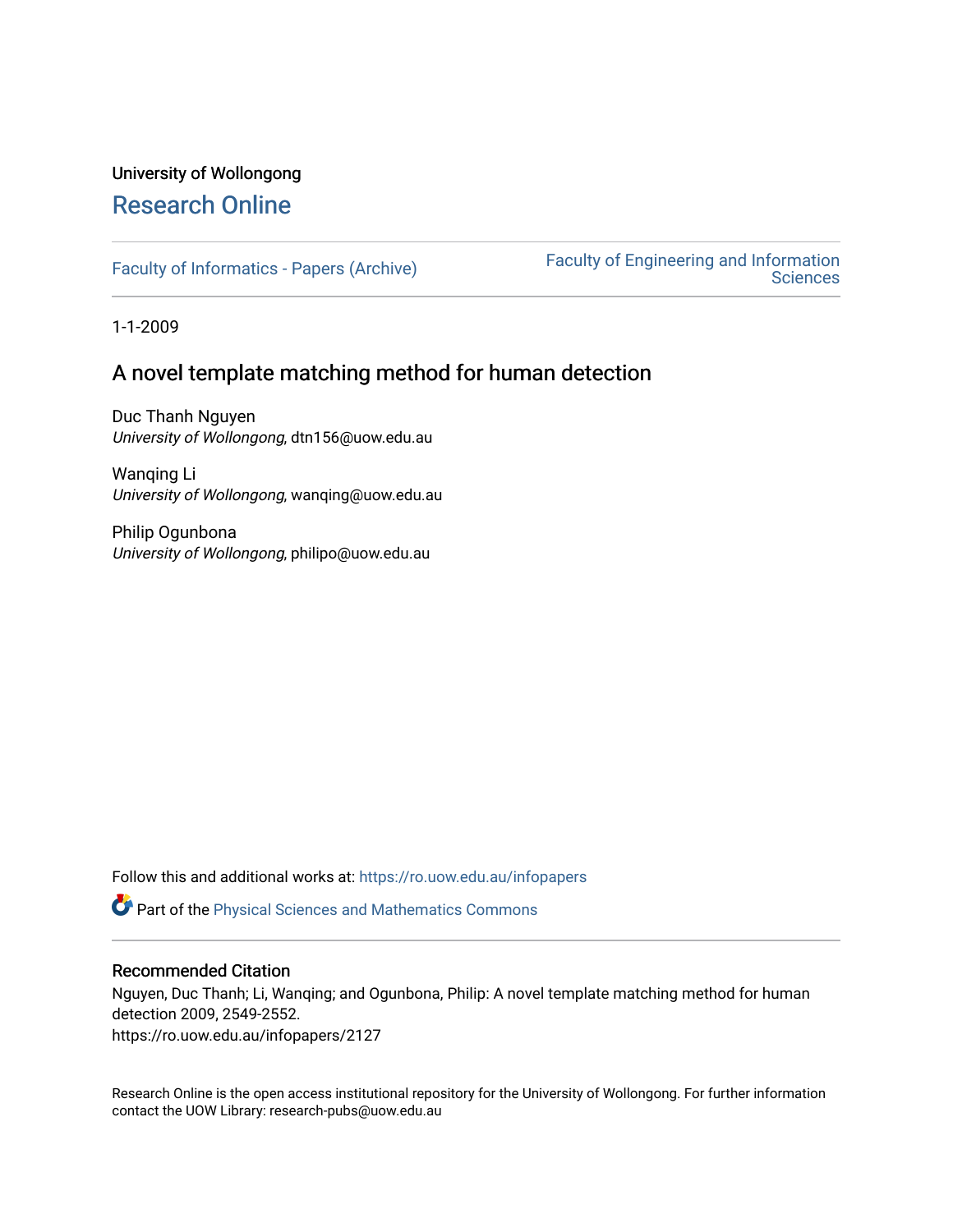# A novel template matching method for human detection

# **Abstract**

This paper proposes a novel weighted template matching method. It employs a generalized distance transform (GDT) and an orientation map (OM). The GDT allows us to weight the distance transform more on the strong edge points and the OM provides supplementary local orientation information for matching. Based on the matching method, a two-stage human detection method consisting of template matching and Bayesian verification is developed. Experimental results have shown that the proposed method can effectively reduce the false positive and false negative detection rates and perform superiorly in comparison to the conventional Chamfer matching method.

# Keywords

novel, human, method, matching, template, detection

# **Disciplines**

Physical Sciences and Mathematics

# Publication Details

Nguyen, D., Li, W. & Ogunbona, P. (2009). A novel template matching method for human detection. International Conference on Image Processing (pp. 2549-2552). Cairo, Egypt: IEEE.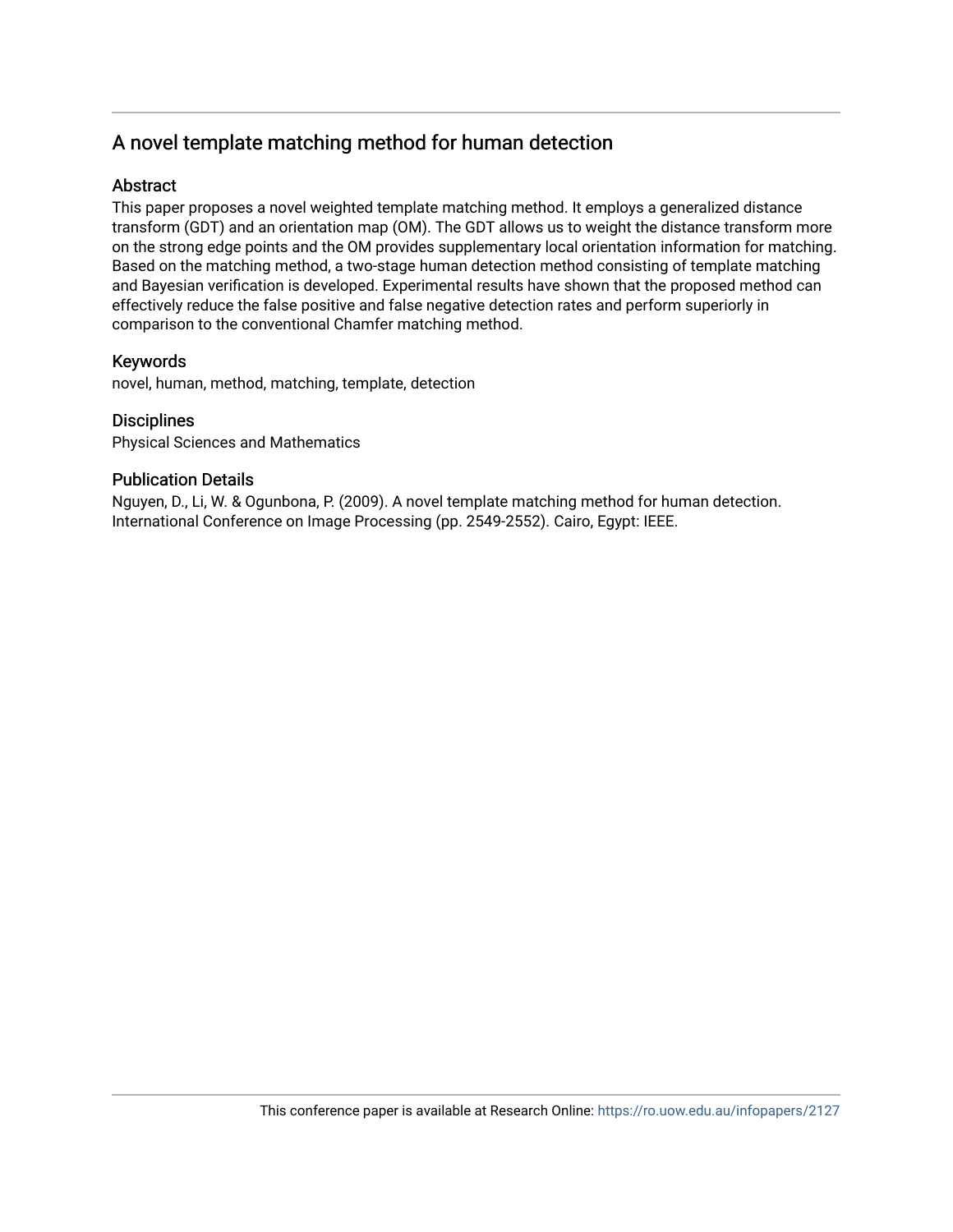## A NOVEL TEMPLATE MATCHING METHOD FOR HUMAN DETECTION

*Nguyen Duc Thanh, Wanqing Li, and Philip Ogunbona*

Advanced Multimedia Research Lab, ICT Research Institute University of Wollongong, Australia

## ABSTRACT

This paper proposes a novel weighted template matching method. It employs a generalized distance transform (GDT) and an orientation map (OM). The GDT allows us to weight the distance transform more on the strong edge points and the OM provides supplementary local orientation information for matching. Based on the matching method, a two-stage human detection method consisting of template matching and Bayesian verification is developed. Experimental results have shown that the proposed method can effectively reduce the false positive and false negative detection rates and perform superiorly in comparison to the conventional Chamfer matching method.

*Index Terms*— Human detection, template matching, orientation map

## 1. INTRODUCTION

Detection of humans from an image or video is a crucial step in human motion analysis. It is a challenging task because of the numerous variations of the human postures and the complexity of the surrounding environment. In this paper, the problem of human detection is defined as follows: given an image, identify all humans and delineate the extent of each by a compact bounding box. In addition, we assume that the humans to be detected are in upper right position and with different postures.

A common approach to solving the problem is to describe human postures using shape descriptors. For instance, a simple shape descriptor is the binary contour representing the human body shape. The shape descriptors can then be explicitly or implicitly incorporated into human detection algorithms. Explicit use of shape information has the advantage of allowing for the variations of human postures, but requires manually labeled shape contours, referred to as *templates* hereafter. For example, Gavrila et al. [1, 2] used a set of templates representing different up-right postures and organized them into a tree structure. For a detection window, its similarity to a template is calculated using the Chamfer distance and a candidate template is selected by traversing the tree from root to leaf using a depth-first strategy. The candidate template is further verified by comparing the similarity with a threshold [2].

Also based on template matching, Lin et al. [3] detected individual body parts including head-torso, upper legs, and lower legs and then combined the detected body parts hierarchically to validate whether the combined shape is a human or not. In [4, 5], codebooks were used to define local shapes. The relationship between local and global shapes was learned through training.

Implicit incorporation of shape in human detection algorithms involves learning models from training data without a need for the binary templates. For example, Wu et al. [6] employed so-called "edgelet" feature trained by a real and nested cascade Adaboost algorithm to describe body parts. In the work of Dalal et al. [7] histograms of oriented gradients (HOG) were used. HOGs of overlapping blocks were concatenated into a vector to train a linear SVM. Extensions of the HOG are found in [8] in which "Integral Image" was employed to speed up the computation of the HOG. Moreover, blocks of variable sizes and cascade Adaboost were used.

Motivated by the works of [1, 2], this paper proposes a novel weighted template matching method which employs a generalized distance transform (GDT) and an orientation map (OM). The GDT allows us to weight the distance transform more on the strong edge points during the distance transform and the OM provides supplementary local information for the matching. Based on the proposed matching method, a twostage human detection method consisting of template matching and Bayesian verification is developed.

The rest of the paper is organized as follows. Section 2 describes the novel weighted template matching method, Section 3 presents the two-stage human detection algorithm based on the proposed template matching. Experimental results along with some comparative analysis are presented in Section 4. Section 5 concludes the paper with remarks.

## 2. WEIGHTED TEMPLATE MATCHING WITH ORIENTATION MAP

A common problem of conventional template matching based human detection is the high false positive rate in cluttered backgrounds as illustrated in Fig. 1. This is probably due to the interference of the edges in the background with the Chamfer matching on the distance transform (DT) image. To reduce false positive, we propose a novel template matching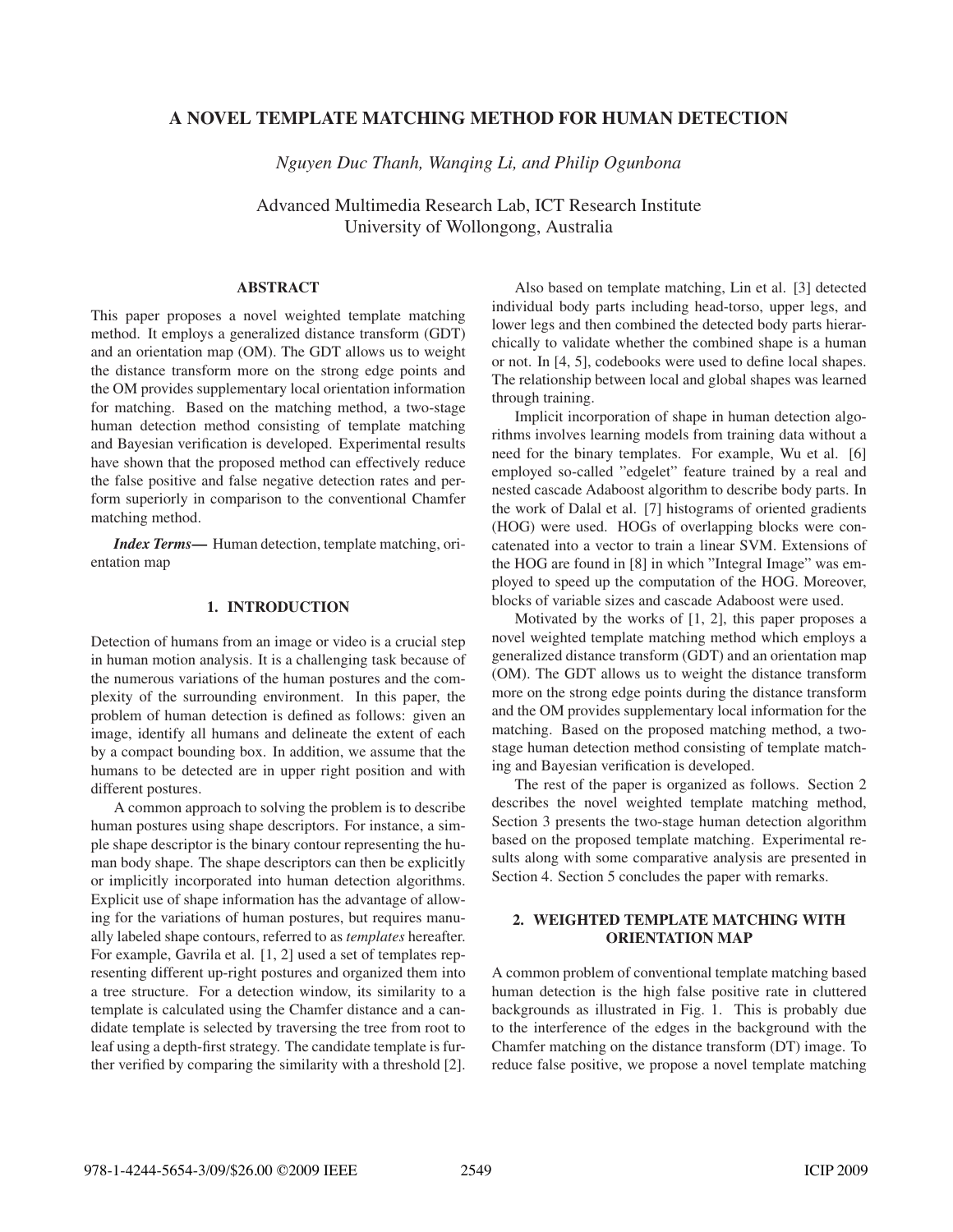

Fig. 1. Left: An image with cluttered background. Center: Binary edge image. Right: distance transform image.

method which employs the following three strategies:

- A generalized distance transform (GDT) [9] is adopted so as to weight more on strong edge points in the creation of distance transform image.
- An orientation map (OM) is created simultaneously with the GDT image. Each value of the OM represents the edge direction of the nearest edge pixel.
- The matching score between a test image and a template is computed jointly from the GDT image and OM with a prior weight for each point in the template.

#### 2.1. Generalized Distance Transform (GDT)

Let G be a regular grid and  $\Psi : \mathcal{G} \to \mathbb{R}$  a function on the grid. According to Felzenszwalb and Huttenlocher [9], the GDT of Ψ can be defined as,

$$
D_{\Psi}(p) = \min_{q \in \mathcal{G}} \{d(p, q) + \Psi(q)\},\tag{1}
$$

where  $d(p, q)$  is some measure of the distance between point  $p$  and  $q$  in the grid. Intuitively, for each point  $p$  we find a point q that is close to p, and for which  $\Psi(q)$  is small. For conventional distance transform (DT) of an edge image using  $L^2$  – norm,  $d(p, q)$  is the Euclidean distance between p and q, and  $\Psi(q)$  is defined as

$$
\Psi(q) = \begin{cases} 0, & \text{if } (q) \in e \\ \infty, & \text{otherwise} \end{cases}
$$
 (2)

where *e* represents the binary edge pixels.

Notice the conventional DT does not consider the quality of the edge points in  $e$  and a cluttered background often contains many weak edge points. In order to reduce the impact of these weak edge points, we define the  $\Psi(q)$  as follows such that more trust is placed on the strong edge points.

$$
\Psi(q) = \begin{cases} \frac{1}{\sqrt{I_x^2 + I_y^2}}, & \text{if } (q) \in e \\ \infty, & \text{otherwise} \end{cases}
$$
 (3)

where  $I_x = \partial I/\partial x$  and  $I_y = \partial I/\partial y$  are the horizontal and vertical gradients of the image  $I$  at position  $q$ .

Using the algorithm proposed by Felzenszwalb and Huttenlocher [9], the GDT can be computed in  $O(knm)$  time, where  $n \times m$  is the image's size,  $k (= 2$  in our case) indicates the number of dimensions.

#### 2.2. Orientation Map

Let  $q^*$  be the closest edge point to the pixel p, that is,

$$
q^* = \underset{q \in \mathcal{G}}{\arg\min} \{d(p,q)+\Psi(q)\}.
$$

and the orientation value at  $p$  is defined as,

$$
O_{\Psi}(p) = \arctan(I_{x^*}/I_{y^*}).
$$
\n(4)

where  $I_{x^*}$  and  $I_{y^*}$  are the gradients at  $q^*$ . In other words, the orientation of edge pixels will be propagated to their nearest non-edge pixels.

The orientation map  $O_{\Psi}(p)$  provides additional information to match a template with a test image. We can see that,  $O_{\Psi}(p)$  and  $D_{\Psi}(p)$  can be calculated simultaneously without increasing complexity.

## 2.3. Weighted template matching

Given a template  $T$  and a test image  $I$ , the matching score or dissimilarity is defined as,

$$
D(T, I) = \sum_{t \in T} w_T(t) d_{T, I}(t).
$$
 (5)

where  $w_T(t)$  is a weight indicating the importance of the point t in T and  $d_{T,I}(t)$  is the dissimilarity between I and T at point t. We define  $d_{T,I}(t)$  as,

$$
d_{T,I}(t) = \sqrt{D_{\Psi}^2(t) + \sin^2(O_{\Psi}(t) - o(t))},\tag{6}
$$

where  $o(t)$  is the orientation at point t in T and

$$
D_{\Psi}(t) \leftarrow \exp(-1/max\{\varepsilon, \sqrt{D_{\Psi}(t)}\}),
$$

where  $\varepsilon$  is a small positive number to avoid dividing by zero. Note that if  $w_T(t) \in [0,1], \forall t$  and  $\sum_{t \in T} w_T(t) = 1, 0 <$  $D(T, I) < \sqrt{2}$ .

Since  $T$  is a binary template,  $o(t)$  cannot be obtained directly using the gradient image. Instead, it is approximated by the normal of the contour of the human body as shown in Fig. 2.

In [1, 2],  $w_T(t)$  is replaced by a constant  $1/|T|$ ,  $(|T|$  is the cardinality of T) and thus  $D(T, I)$  becomes the average distance. However, the average distance does not describe shape locally and will not provide the flexibility to capture the variation of human shapes. In the proposed method the weight,  $w_T(t)$ , assigned to each pixel  $t \in T$ , is obtained from a set of positive and negative training images.

$$
w_T(t) = 1/\left\{1 + \exp\left[-\frac{D_{\bar{S}(T)}(t) - D_{S(T)}(t)}{D_{S(T)}(t) + D_{\bar{S}(T)}(t)}\right]\right\}
$$
(7)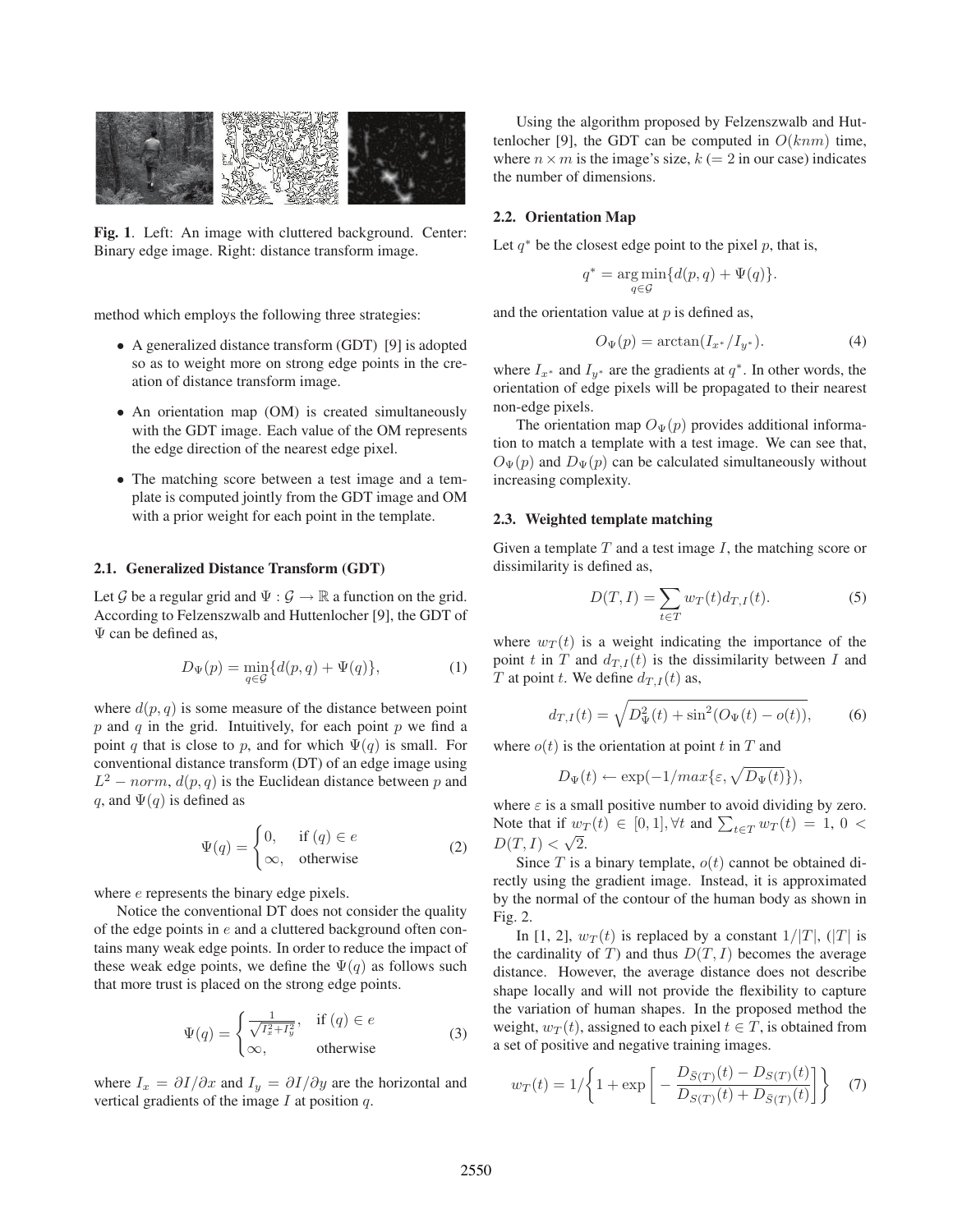

Fig. 2. Left: Gradient vector of a binary point. Right: Human templates with gradient vectors (grey lines).

where

$$
D_{X(T)}(t) = \frac{1}{|X(T)|} \sum_{x \in X(T)} d_{T,x}(t)
$$

X represents  $\overline{S}$  or S and  $d_{T,x}(t)$  is defined as in (6).

In (7),  $\overline{S}(T)$  is the set of negative images while  $S(T)$  is the set of positive images corresponding to T.  $D_{\bar{S}(T)}(t)$  indicates the average distance from a point  $t$  to the closest image points of all negative images and  $D_{S(T)}(t)$  represents the average distance from  $t$  to its nearest points of all images in  $S(T)$ , i.e. positive images corresponding to T. The values of  $w_T(t)$  range into  $(0, 1)$  and indicate the importance of the corresponding point t. Furthermore, the value assumed by  $w_T(t)$ is dependent on the margin between  $D_{\bar{S}(T)}(t)$  and  $D_{S(T)}(t)$ . A large margin corresponds to a large  $w_T(t)$  and provides a good representation of T at t. If  $D_{\bar{S}(T)}(t) = D_{S(T)}(t)$ ,  $w_T (t) = 0.5$ , i.e. t is an ambiguous feature. Finally,  $w_T (t)$  is normalized so that  $\sum_{t \in T} w_T(t) = 1$ .

### 3. PROPOSED HUMAN DETECTION METHOD

The proposed human detection method includes two steps: matching and verification. Given a set of templates describing a number of human postures we find the best matching description for the image  $I_W$  within a detection window W. The best matching template  $T^*$  is determined as,

$$
T^* = \underset{T}{\text{arg min}} D(T, I_W),\tag{8}
$$

where  $D(T, I_W)$  denotes the matching score.

Once the best matching template,  $T^*$  is found, a verification is required to ascribe a degree of confidence on whether  $I_W$  contains a human. In [1, 2], the criterion is based on the matching scores, i.e.  $D(T^*, I_W)$ . In this paper, we determine the confidence according to both the matching score and prior information. The prior information encodes the credibility we have in the best matching template. For example, if a template is often found to be matched with negative samples, it is dubious. The verification process can be stated as a conditional probability,

$$
P(Human|T, D) \ge \theta \tag{9}
$$

where  $T$  and  $D$  are respectively, the template and its distance to the detected image; and  $\theta$  is a predefined threshold. The

verification is performed using the best matching template  $(T^*)$  and the corresponding distance,  $D(T^*, I_W)$ . For the sake of simplicity of notation in the sequel, we use  $T$  instead of  $T^*$ , and D instead of  $D(T^*, I_W)$ . The distance associated with each template  $T$ , is a random variable and also statistically independent of the template. Applying Bayes's theorem to the conditional probability, we have,

$$
P(Human|T, D) = \frac{P(T, D|Human)P(Human)}{P(T, D)}
$$
  
= 
$$
\frac{P(T|Human)P(D|Human)P(Human)}{P(T)P(D)}
$$
  
= 
$$
\frac{P(Human|T)P(Human|D)}{P(Human)}.
$$

 $P(Human|T)$  can be identified as the prior since it indicates the degree of confidence that a given template  $T$  represents human posture. To evaluate  $P(Human|T,D)$ , we assume that:

$$
P(Human|T) = \frac{fp(T) + \varepsilon}{fp(T) + fn(T) + 2\varepsilon},
$$
  
 
$$
P(Human|D) = \sqrt{2} - D \text{ (since } 0 < D < \sqrt{2}),
$$
  
 
$$
P(Human) = P(NonHuman) = 1/2
$$

where  $fp(T)$  and  $fn(T)$  respectively denote the relative frequency with which  $T$  matches positive and negative training images. The constant  $\varepsilon$ , is a small positive value set to 0.0001 in our experiment to avoid dividing by zero. We can write the conditional probability as,

$$
P(Human|T, D) = \frac{2(\sqrt{2} - D)(fp(T) + \varepsilon)}{fp(T) + fn(T) + 2\varepsilon}
$$
 (10)

### 4. EXPERIMENTAL RESULTS

In our experiments, we used 46 templates obtained by manually labeling the contours of human body in various postures. A few examples are shown in Fig. 2. The proposed method was evaluated using two popular datasets: USC pedestrian sets (A, C) [6, 10] and INRIA pedestrian test set [7]. The USC dataset has 305 images with 545 humans at different views including frontal/rear and profile. We cropped 200 positive and 200 negative windows for training (to compute weights (Eq.7) and prior information). By scanning these 305 images at different scales (from 0.6 to 1.3), we produced 31, 637 positive and 1, 454, 322 negative samples. True positive is determined by comparing the detection window with true detection given in the ground truth using the criteria proposed in [4]. These criteria include the relative distance between bounding box centers with respect to the size of the ground truth box, the cover and overlapping between the detection window and the ground truth. For the INRIA dataset, we used 404 positive images. The same evaluation procedure was employed. The ROCs achieved by the proposed method on the